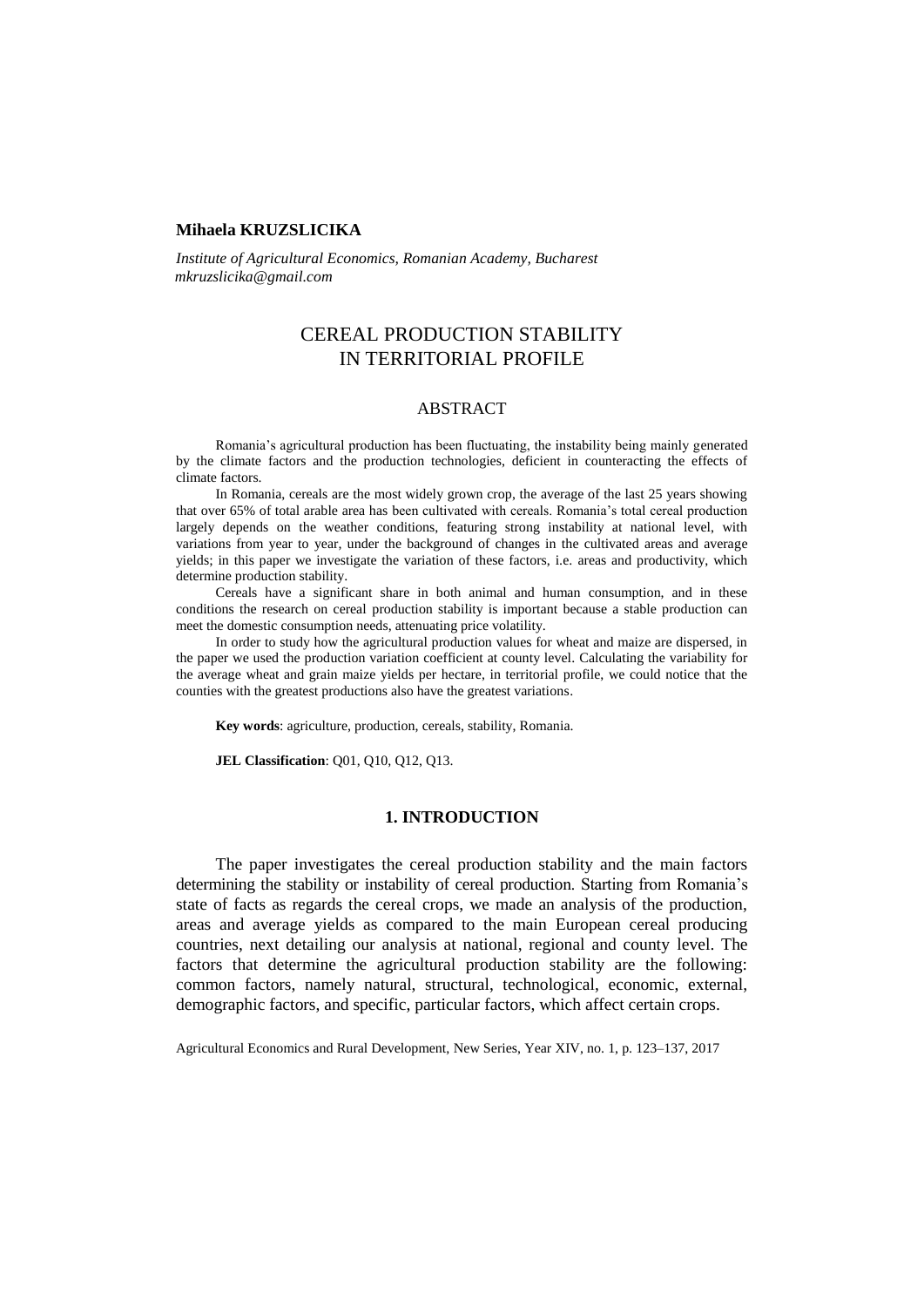In Romania, the area cultivated with cereals (5464 thousand ha) represent about 10% of the area cultivated with cereals of the EU-28, our country ranking  $4<sup>th</sup>$ after France, Germany and Spain. The average yield of 3449 kg/ha ranks us on the  $25<sup>th</sup>$  place in EU-28, the first 3 positions being occupied by Belgium (9653 kg/ha), Ireland (9032) and the Netherlands (8724). The total production (19286 thousand tons) represents 6% of the EU-28 production, with Romania ranking  $6<sup>th</sup>$  after France, Germany and Poland. The cereal export increased from year to year, reaching 1,998 million euro in 2014, with a positive trade balance of 1,691 million euro. As regards the storage capacity, Romania has a surplus of 21% (23423 thousand tons) nationwide. Cereals represent the group with the highest selfsufficiency, namely over 150%, wheat with 213% and maize with 135% (cereals – the group with the highest volatility).

## **2. STATE OF KNOWLEDGE**

The specialty literature investigates the factors determining production stability, the areas and yields as the main determinants of production stability, as well as the natural factors (rain, wind, soil and climate); the structural factors such as farm structure, agricultural production structure, the technological and economic factors: inputs as prices and infrastructure. Production stability is also influenced by external factors, such as agricultural policy or economic policy in general or the demographic factors. A characteristic of the specialty literature as regards the cereal crops is that the wheat and maize varieties are often mentioned as contributing to production stability.

Conceptually, the performance of a stable agricultural production is affected by common factors, but there are also specific, particular factors that affect certain crops. The crop production is generally more unstable. The regional distribution of different crops represents an issue worth taking into consideration. The practice of traditional, non-performant technologies leads to production instability, generated by low and fluctuating average yields per hectare. Romania's cereal production largely depends on the weather conditions. Last but not least, cereal storage can represent another determinant of cereal production.

## **3. MATERIAL AND METHOD**

In the paper we investigated the evolution of cereal production stability and the main factors that determine the stability or instability of cereal production. Data series for 11 years (2005–2015) were used and the variation coefficient for cereal production (wheat and maize) was calculated at county level; the results were filtered by extracting the county with the highest and lowest production volatility. The correlation of production and productivity with each of the above factors was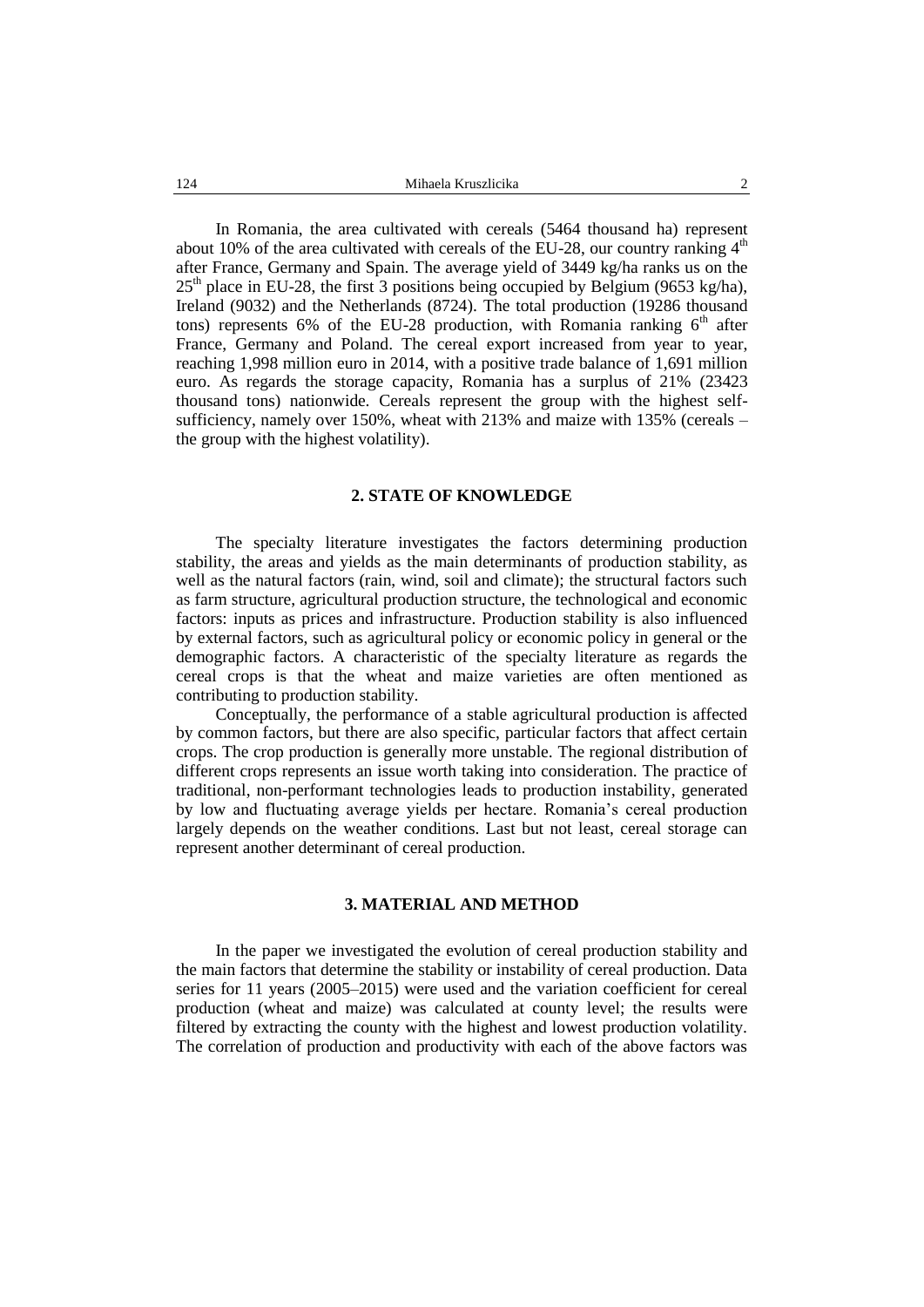made, in order to establish the relevance of each. Comparisons were made with some cereal producing countries of the European Union: countries with low volatility (France, Germany etc) and countries with economic policies similar to Romania's (Poland).

We used the variation coefficient in order to investigate the way in which the production values are dispersed. Having in view that this is expressed on percentage basis and not in the unit of measure of the measured size, this provides a clearer picture of dispersion than, for instance, the mean square deviation.

The calculation formula used for the variation coefficient is:

$$
CV(x) = \frac{\sigma_x}{\bar{x}}
$$

Where:

 $\sigma_x$  is the mean square deviation;

 $\bar{x}$  is the data series average.

The mean square deviation has the following formula:

$$
\sigma_x = \sqrt{\frac{\sum_{i=1}^n (x_i - \bar{x})^2}{n}}
$$

The data on the evolution of areas under cereals and cereal production in Romania, across regions and counties were taken from NIS and MARD. For the international comparisons and those linked to the production value we used data from EUROSTAT, USDA, DG AGRI and FAO. The source of data on cereal storage was MARD.

## **4. RESULTS AND DISCUSSIONS**

## 4.1. COMPARISONS WITH THE MAIN CEREAL PRODUCERS FROM THE EUROPEAN UNION

Compared to the main cereals producers in Europe, in Romania we can notice high variations of cereal production, which are firstly caused by the low yields. We included Germany, France and Italy in our study, as the first three great cereal producers in Europe, as well as Poland, due to the comparable size and socio-political evolution, relatively similar to those from Romania. For all the categories of data used in this study, we used the variation coefficient. For a more accurate picture of the data series variation, we also used chain-base growth indices in the analysis, these ones removing the trend from the data series, trend that could give altered results.

In Table 1 we can see that Italy has the lowest variation of cereal production, the variation coefficient being 7.8%, while Romania has the highest variation coefficient, i.e. 24.4%. France and Poland have relatively low variation coefficients, 8.3% and 9.3% respectively.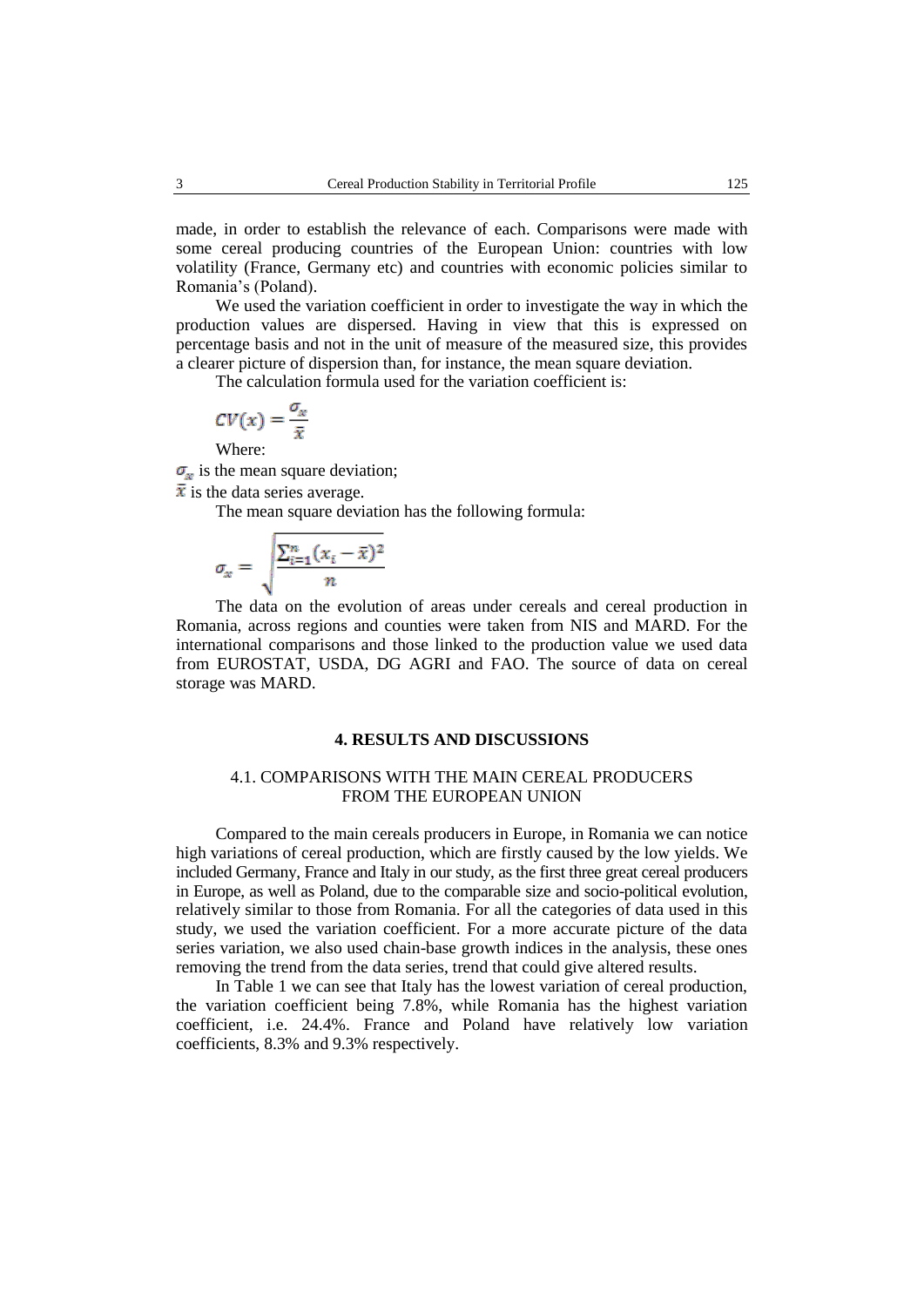### *Table 1*

Cereal production in the main producing countries of the EU-28

|                       | Germany | France | Italy | Poland | Romania |
|-----------------------|---------|--------|-------|--------|---------|
| 2006                  | 43475   | 61613  | 18787 | 21776  | 15741   |
| 2007                  | 40632   | 59382  | 18812 | 27143  | 7787    |
| 2008                  | 50105   | 70142  | 20459 | 27664  | 16778   |
| 2009                  | 49748   | 69862  | 15892 | 29827  | 14801   |
| 2010                  | 44039   | 65444  | 17036 | 27512  | 16651   |
| 2011                  | 41921   | 63695  | 17955 | 26767  | 20777   |
| 2012                  | 45396   | 68335  | 17169 | 28544  | 12773   |
| 2013                  | 47757   | 67242  | 16872 | 29702  | 20842   |
| 2014                  | 52011   | 72632  | 18047 | 31945  | 22026   |
| 2015e                 | 48867   | 72085  | 16148 | 28003  | 18623   |
| 2016p                 | 45496   | 55325  | 16426 | 30241  | 18571   |
| Variation coefficient | 7.9%    | 8.3%   | 7.8%  | 9.3%   | 24.4%   |

Note:  $e$  – estimated,  $p$  – foreseen.

*Source:* author's processing of DG AGRI 2016 data.

However, if we calculate the chain-base growth indices for the data series in Table 1 we shall see that the variations from year to year are even more significant (Table 2).

#### *Table 2*

The variations of chain-base growth indices for the cereal production

|                                                  | Germany | France | Italy  | Poland | Romania |  |  |  |  |
|--------------------------------------------------|---------|--------|--------|--------|---------|--|--|--|--|
| 2006                                             |         |        |        |        |         |  |  |  |  |
| 2007                                             | 0.9346  | 0.9638 | 1.0013 | 1.2465 | 0.4947  |  |  |  |  |
| 2008                                             | 1.2331  | 1.1812 | 1.0876 | 1.0192 | 2.1545  |  |  |  |  |
| 2009                                             | 0.9929  | 0.9960 | 0.7767 | 1.0782 | 0.8822  |  |  |  |  |
| 2010                                             | 0.8852  | 0.9368 | 1.0720 | 0.9224 | 1.1250  |  |  |  |  |
| 2011                                             | 0.9519  | 0.9733 | 1.0539 | 0.9729 | 1.2478  |  |  |  |  |
| 2012                                             | 1.0829  | 1.0728 | 0.9562 | 1.0664 | 0.6148  |  |  |  |  |
| 2013                                             | 1.0520  | 0.9840 | 0.9827 | 1.0406 | 1.6317  |  |  |  |  |
| 2014                                             | 1.0891  | 1.0801 | 1.0697 | 1.0755 | 1.0568  |  |  |  |  |
| 2015                                             | 0.9396  | 0.9925 | 0.8947 | 0.8766 | 0.8455  |  |  |  |  |
| 2016                                             | 0.9310  | 0.7675 | 1.0172 | 1.0799 | 0.9972  |  |  |  |  |
| Variation coefficient                            | 9.9%    | 10.3%  | 9.2%   | 9.4%   | 42.4%   |  |  |  |  |
| Source: author's processing of DG AGRI 2016 data |         |        |        |        |         |  |  |  |  |

*Source*: author's processing of DG AGRI 2016 data.

Taking as reference the year 2006, we can see important variations between the cereal productions in the years 2006/2007, when, due to the drought in the year 2007, the cereal production in Romania decreased to half as against the previous year, as well as in 2012, when production was significantly down under the background of drought that affected the agricultural production nationwide. We can also see that among the analyzed countries, the lowest variation coefficient was noticed in Italy (9.2%), followed closely by Poland (9.4%). Figure 1 represents the data obtained after the utilization of the chain-base indices for cereal production.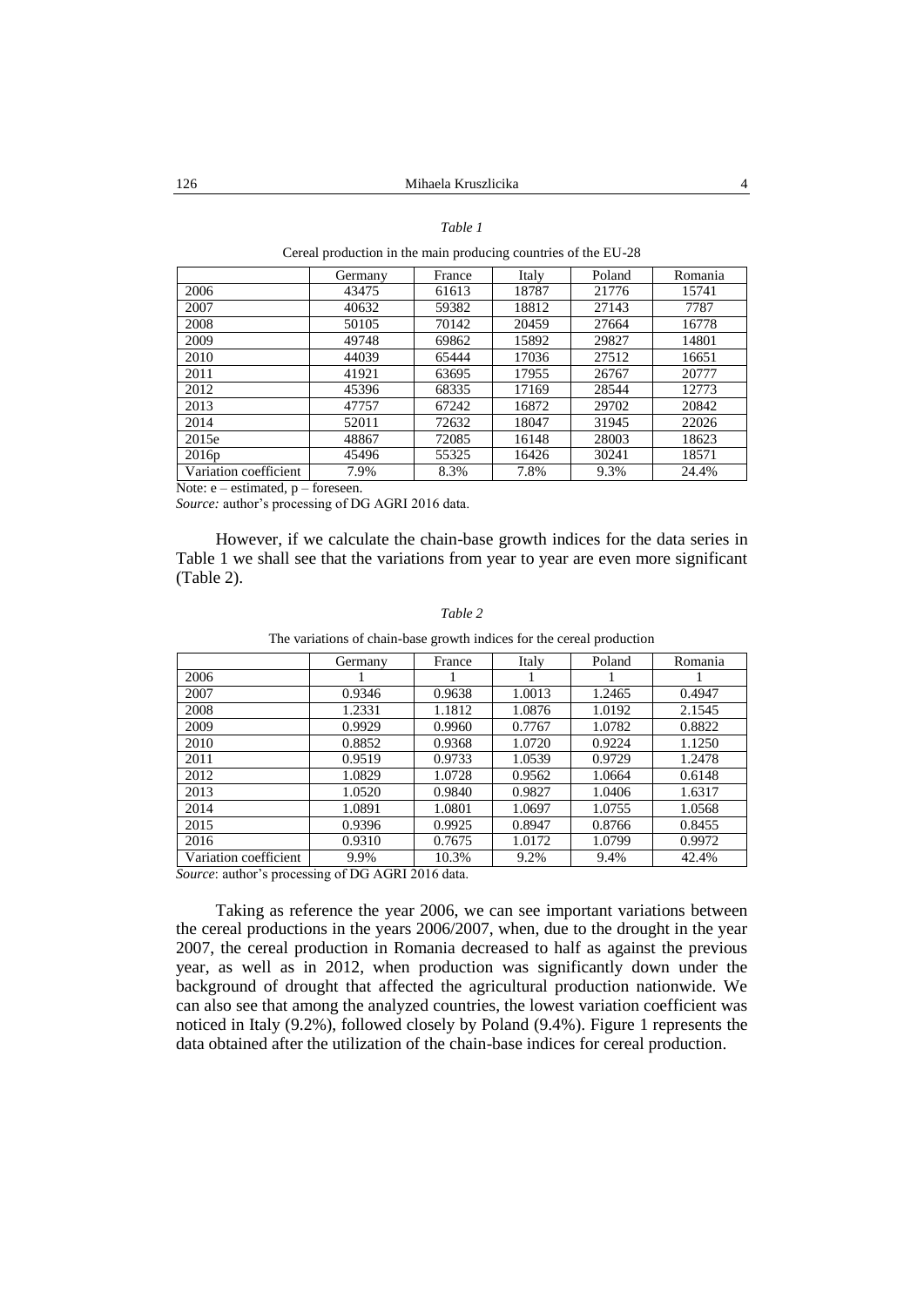

short-term-outlook/index\_en.htm

Figure 1. Variation of chain-base growth indices for cereal production

We can see that Romania has the highest variation of cereal production, much above that of the other analyzed European countries.

In order to get a clearer picture of the causes of cereal production variation, we also took into consideration the influence exercised by the cultivated areas and average yields.

Thus, (in Table 3) we can see that the areas cultivated with cereals varied very little, being around 5278 thousand hectares. The variation coefficient is 2.9%, among the lowest in Europe.

France has a variation coefficient close to that of Romania, i.e. 2.3%, while Italy has higher variations of the areas cultivated with cereals, namely 7.1%.

|                       | Germany | France | Italy | Poland | Romania |
|-----------------------|---------|--------|-------|--------|---------|
| 2006                  | 6702    | 9031   | 3575  | 8381   | 5109    |
| 2007                  | 6572    | 9072   | 3701  | 8353   | 5121    |
| 2008                  | 7038    | 9646   | 3814  | 8599   | 5201    |
| 2009                  | 6909    | 9357   | 3215  | 8583   | 5270    |
| 2010                  | 6595    | 9219   | 3225  | 7638   | 5028    |
| 2011                  | 6501    | 9178   | 3173  | 7803   | 5212    |
| 2012                  | 6527    | 9371   | 3361  | 7704   | 5430    |
| 2013                  | 6534    | 9453   | 3306  | 7480   | 5410    |
| 2014                  | 6469    | 9575   | 3207  | 7485   | 5431    |
| 2015                  | 6526    | 9519   | 3082  | 7512   | 5452    |
| 2016                  | 6355    | 9592   | 3194  | 7785   | 5397    |
| Variation coefficient | 3.0%    | 2.3%   | 7.1%  | 5.6%   | 2.9%    |

*Table 3* Variation of areas cultivated with cereals

*Source:* author's processing of DG AGRI 2016 data.

We can conclude that the variation of areas cultivated with cereals does not determine to a great extent the high variation of cereal production.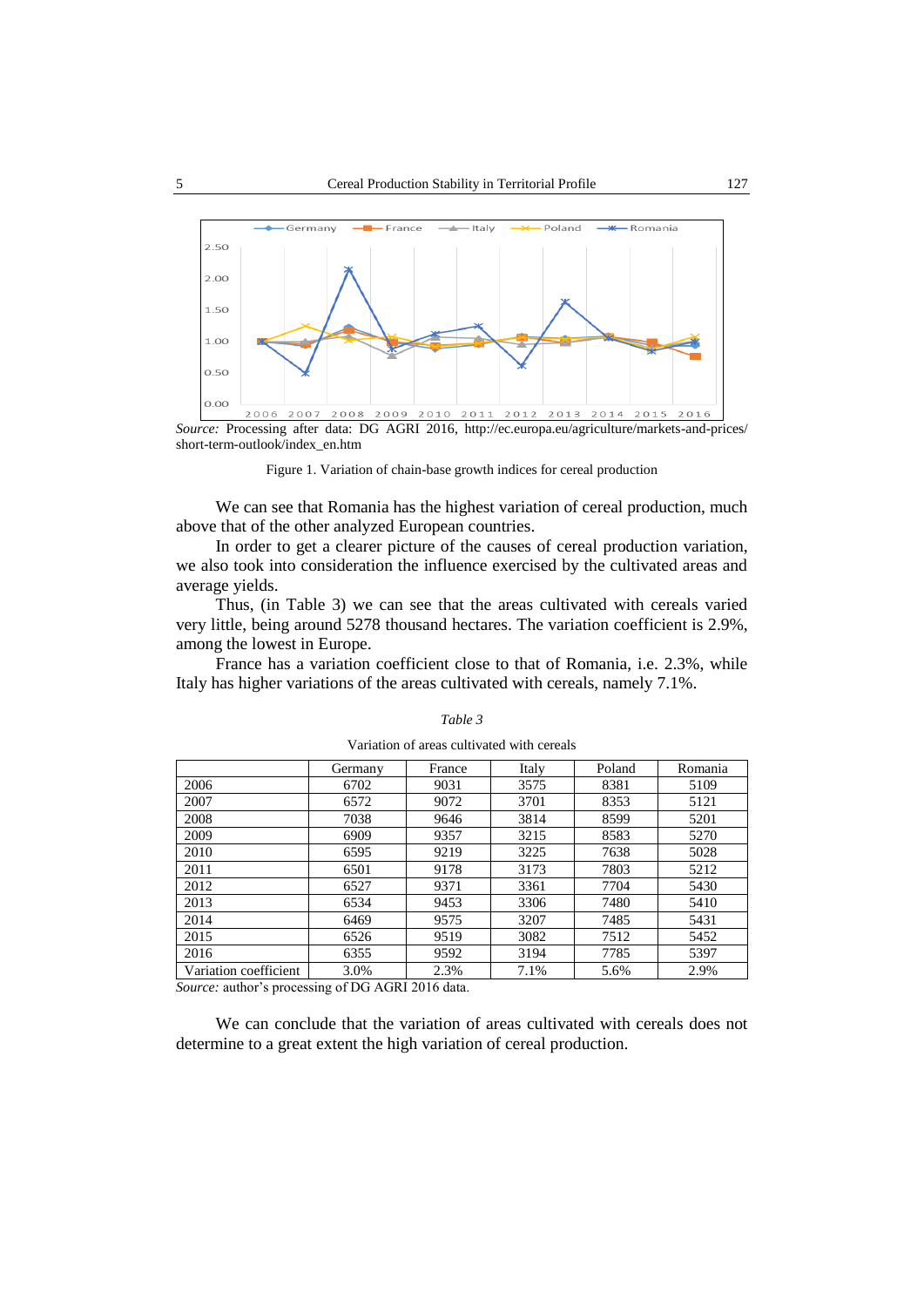It can be noticed that the average grain yields in Romania are much lower than those obtained by the great cereal producing countries from Europe (Table 4).

Thus, the average yield in Romania, 3.18 tons per hectare, represents only 45% of the average yields obtained by Germany (7.01 t/ha) and France (7.04 t/ha), yet comparable to those of Poland, with an average yield of 3.56 tons/ha.

However, from the point of view of average yield instability, Romania is on the last place among the investigated countries. Thus, while Germany ranks second as regards the stability of average yields per hectare, with a variation coefficient of 7.6%, after Italy, which has an average yield in the investigated period (2006– 2016) of 5.26 tons/ha and a variation coefficient of 4.3% (the lowest), Romania has the highest value of average yield instability among the investigated countries, i.e. 23.5%. By comparison, Poland, although having values of the average cereal yields close to those of Romania, 5.56 tons per hectare, has a variation coefficient significantly lower than that of Romania, i.e. 12.5%.

We can notice from Figure 2 that the highest variations in the evolution of cereal yields were noticed in the years 2007 and 2012, characterized by prolonged drought.

|                       | Germany | France | Italy | Poland | Romania |
|-----------------------|---------|--------|-------|--------|---------|
| 2006                  | 6.49    | 6.82   | 5.26  | 2.60   | 3.08    |
| 2007                  | 6.18    | 6.55   | 5.08  | 3.25   | 1.52    |
| 2008                  | 7.12    | 7.27   | 5.36  | 3.22   | 3.23    |
| 2009                  | 7.20    | 7.47   | 4.94  | 3.48   | 2.81    |
| 2010                  | 6.68    | 7.10   | 5.28  | 3.60   | 3.31    |
| 2011                  | 6.45    | 6.94   | 5.66  | 3.43   | 3.99    |
| 2012                  | 6.95    | 7.29   | 5.11  | 3.70   | 2.35    |
| 2013                  | 7.31    | 7.11   | 5.10  | 3.97   | 3.85    |
| 2014                  | 8.04    | 7.59   | 5.63  | 4.27   | 4.06    |
| 2015                  | 7.49    | 7.57   | 5.24  | 3.73   | 3.42    |
| 2016                  | 7.16    | 5.77   | 5.14  | 3.88   | 3.44    |
| Variation coefficient | 7.6%    | 7.5%   | 4.3%  | 12.5%  | 23.5%   |

*Table 4*

Average yields per hectare in cereals

*Source:* author's processing of DG AGRI 2016 data.

In Romania, the areas cultivated with wheat (38%) and maize (46%) accounted for 84% of the total area cultivated with cereals. Romania ranks  $5<sup>th</sup>$  in EU-28 as regards the area cultivated with cereals (Table 5), after France, Poland, Germany and Spain. The average cereal yields are low, by comparison with the other European countries, due to the high dependency of production on the weather conditions, the absence of a functional irrigation system, the concentration of cultivated areas (about 50%) into small farms, which have few and limited financial resources to practice performant technologies, with limited access to agricultural bank loans. As regards the average yields, Romania ranked  $25<sup>th</sup>$  in EU-28 in the year 2015. Romania's total production accounted for only 6.08% of the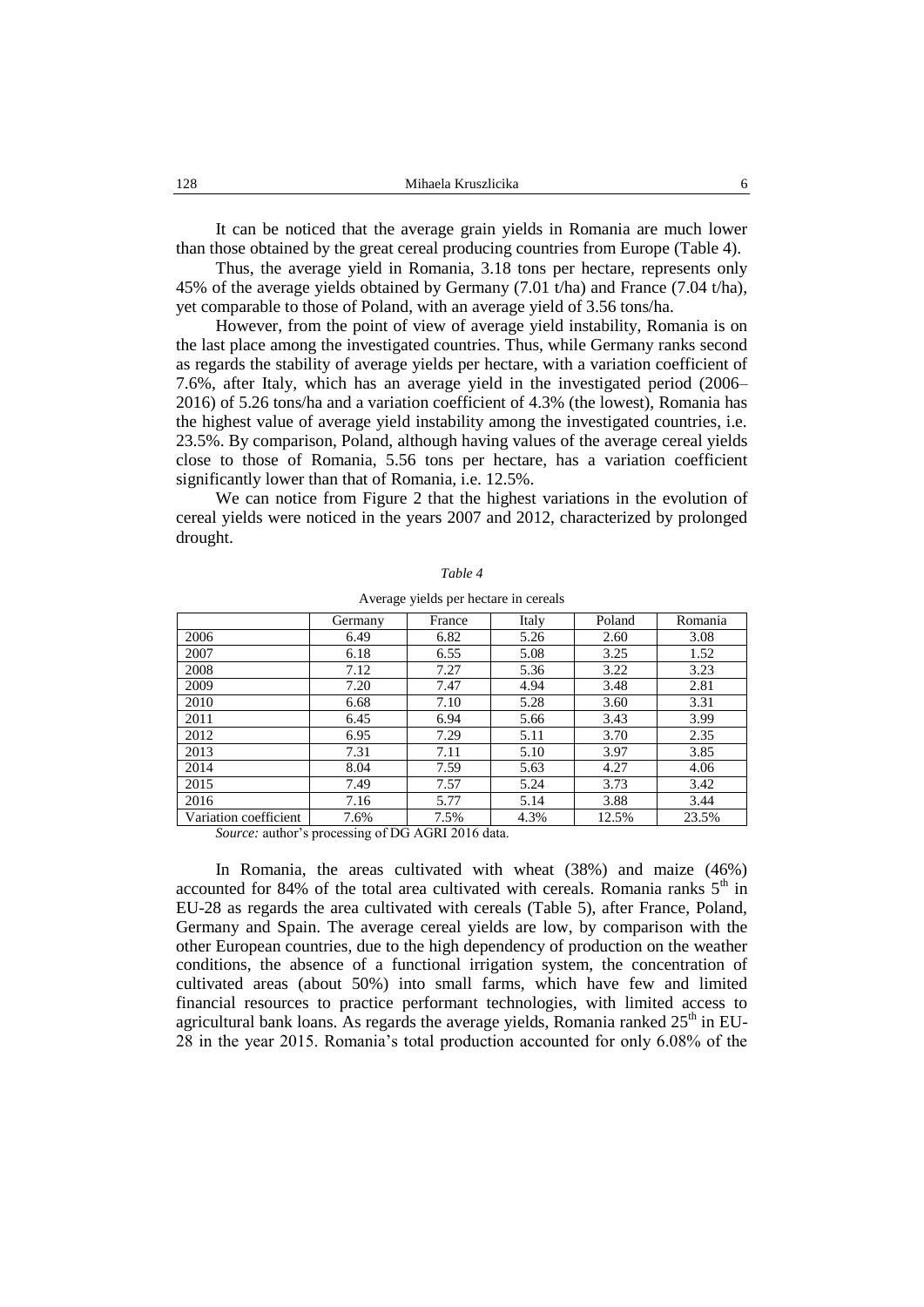EU-28 cereal production, in 2015; with 18623 thousand tons of cereals, Romania ranks  $6<sup>th</sup>$  in the EU.



*Source*: author's processing of DG AGRI 2016 data, http://ec.europa.eu/agriculture/markets-andprices/short-term-outlook/index\_en.htm

### Figure 2. Evolution of average cereal yields

### *Table 5*

Cultivated areas, production and average yields for cereal crops, in Romania and in the main EU Member States, in the year 2015

| Country | Cultivated area<br>(thousand ha) | Production<br>(thousand tons) | Yield (kg/ha) |
|---------|----------------------------------|-------------------------------|---------------|
| France  | 9519                             | 72085                         | 7573          |
| Poland  | 7512                             | 28003                         | 3727          |
| Germany | 6526                             | 48867                         | 7488          |
| Spain   | 6061                             | 18693                         | 3084          |
| Romania | 5452                             | 18623                         | 3529          |

*Source:* Tempo-online data, NIS 2016 and DG AGRI 2016 data.

By the cultivated area in the year 2015, Romania's wheat crop ranks  $4<sup>th</sup>$  in EU-28 (Table 6), and  $5<sup>th</sup>$  in Europe by total production, while by average yields it is on the  $23<sup>rd</sup>$  place.

### *Table 6*

Cultivated areas, production and average yields for wheat, in Romania and in the main EU Member States, in the year 2015

| Country | Cultivated area | Production      | Yield (kg/ha) |
|---------|-----------------|-----------------|---------------|
|         | (thousand ha)   | (thousand tons) |               |
| France  | 5179            | 41029           | 7920          |
| Poland  | 2396            | 10958           | 4574          |
| Germany | 3264            | 26462           | 8106          |
| Spain   | 1817            | 5427            | 2986          |
| Romania | 2043            | 7851            | 3842          |

*Source:* Tempo-online data, NIS 2016 and DG AGRI 2016 data.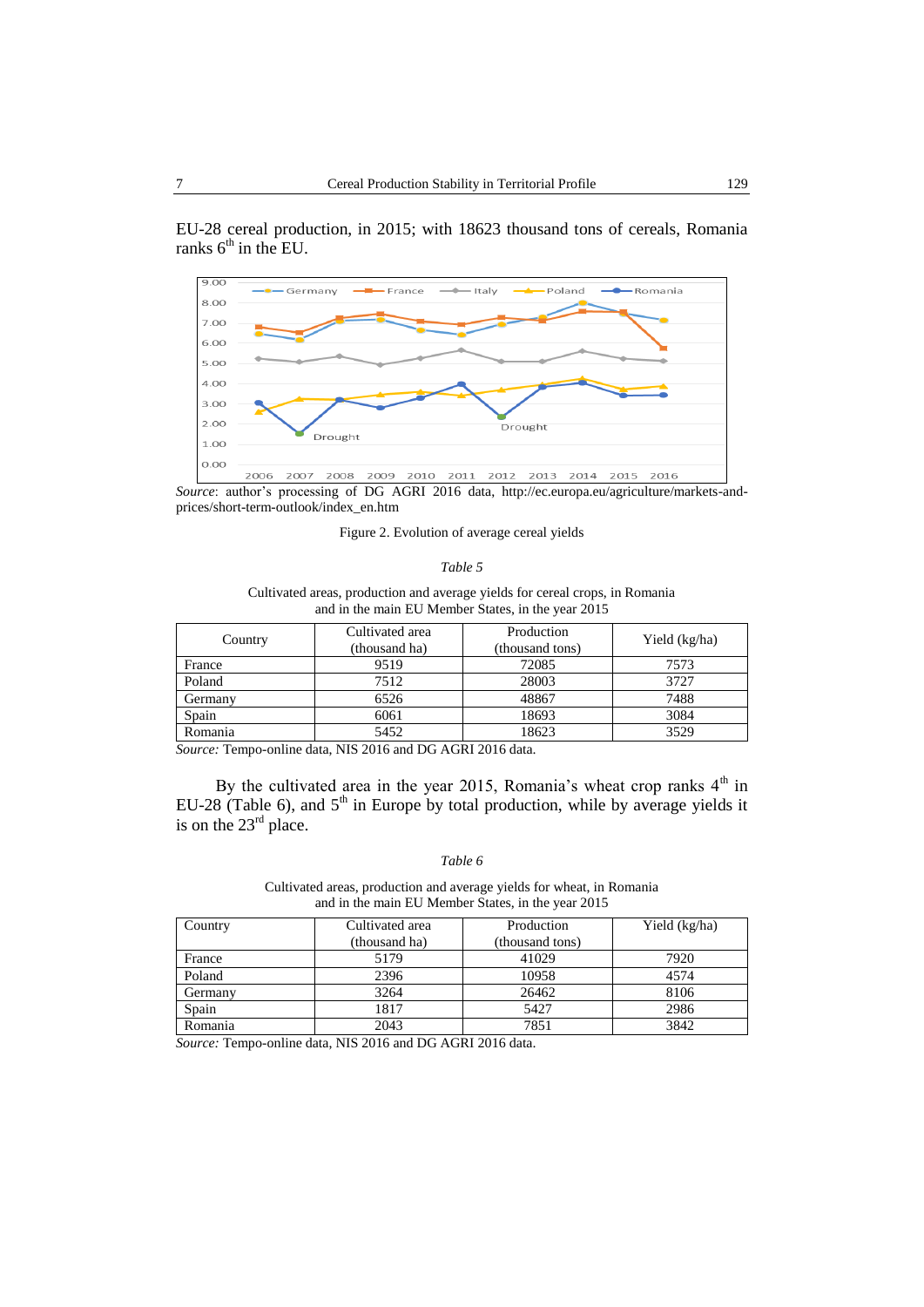By the area cultivated with maize in the year 2015, Romania ranks  $2<sup>nd</sup>$  in EU-28 (Table 7), by total maize production it ranks  $5<sup>th</sup>$  and by average maize yields it ranks  $22<sup>nd</sup>$ .

Cultivated areas, production and average yields for maize, in Romania and in the main EU Member States, in the year 2015

| Country | Cultivated area | Production      | Yield (kg/ha) |
|---------|-----------------|-----------------|---------------|
|         | (thousand ha)   | (thousand tons) |               |
| France  | 1622            | 13552           | 8355          |
| Poland  | 670             | 3156            | 4709          |
| Germany | 456             | 3973            | 8722          |
| Spain   | 382             | 4315            | 11298         |
| Romania | 2528            | 8871            | 3509          |

*Source:* Tempo-online data, NIS 2016 and DG AGRI 2016 data.

At national level, in the year 2015, the average wheat yield increased by 7.02% as against the previous year; as regards the cultivated areas, we can say that they remained the same in 2015 as compared to 2014 (Table 8), while the area cultivated with wheat slightly decreased by 3.3% as against the previous year and the area cultivated with maize increased by 0.60%.

#### *Table 8*

Data on the evolution of wheat areas and production in Romania

| Item                                                                                  | MU          |  |  | 2005   2006   2007   2008   2009   2010   2011   2012   2013   2014   2015 |  |  |  |
|---------------------------------------------------------------------------------------|-------------|--|--|----------------------------------------------------------------------------|--|--|--|
| Area                                                                                  | Thousand ha |  |  | 2476 2013 1975 2110.3 2149 2162.4 1947 1998 2104 2113 2043                 |  |  |  |
| Average vield                                                                         | Kg/ha       |  |  | 2965   2746   1541   3403   2421   2688   3663   2652   3468   3590   3842 |  |  |  |
|                                                                                       |             |  |  |                                                                            |  |  |  |
| Total production Thousand tons 7341 5526 3045 7181 5203 5819 7132 5298 7296 7585 7851 |             |  |  |                                                                            |  |  |  |

*Source:* NIS data 2016 – Tempo online and MARD 2016 data.

The total wheat production slightly increased by only 3.51% (in 2015 as against 2014), while maize production (Table 9) significantly decreased by 26%. Nevertheless, as compared to the year 2005, the average wheat yield increased by 29.58%, while the average maize yield decreased by 11.21%. Overall, the areas cultivated with wheat and maize decreased in 2015 as compared to 2005, by 17.49% in wheat and by 3.84% in maize. The total wheat production increased by 6.95% and maize production decreased by 14.61%.

| ante |
|------|
|------|

Data on the evolution of maize areas and production in Romania

| Item             | MU                                                                        | 2005 2006 2007 2008 2009 2010 2011 2012 2013 2014 2015 |  |  |  |  |  |
|------------------|---------------------------------------------------------------------------|--------------------------------------------------------|--|--|--|--|--|
| Area             | Thousand ha                                                               | 2629 2520 2525 2442 2339 2098 2589 2730 2518 2513 2528 |  |  |  |  |  |
| Average yield    | Kg/ha                                                                     | 3952 3565 1526 3215 3409 4309 4525 2180 4488 4770 3509 |  |  |  |  |  |
| Total production | Thousand tones 10389 8985 3854 7849 7973 9042 11718 5953 11305 11989 8871 |                                                        |  |  |  |  |  |

*Source:* NIS data 2016 – Tempo online and MARD 2016 data.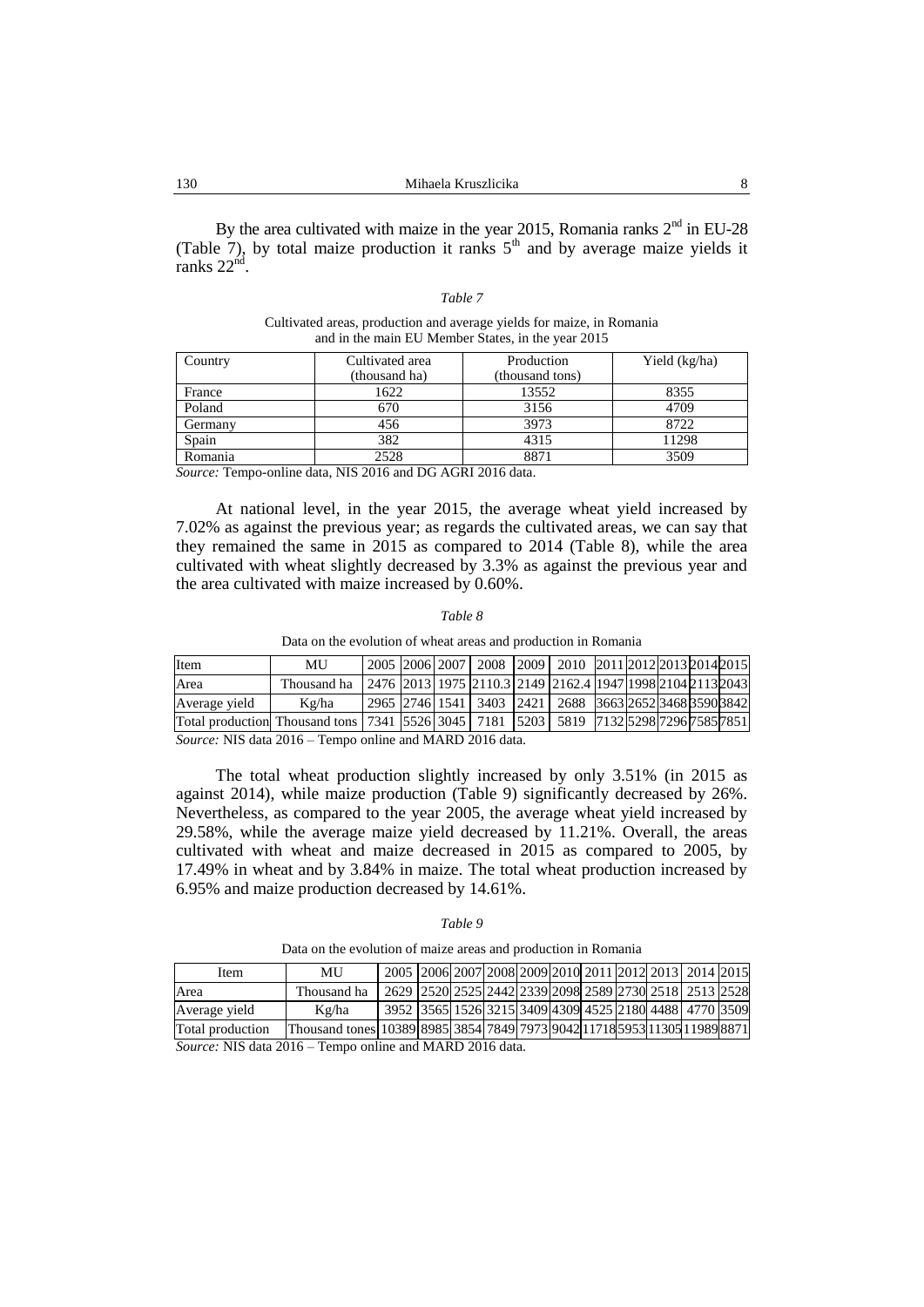### *Table 10*

Evolution of cereal areas, production and average yields in Romania

| Item                  | Area        | Total production | Average yield |
|-----------------------|-------------|------------------|---------------|
| UM                    | Thousand ha | Thousand tons    | Kg/ha         |
| 2005                  | 5862        | 19331            | 3298          |
| 2006                  | 5109        | 15741            | 3081          |
| 2007                  | 5121        | 7787             | 1523          |
| 2008                  | 5201        | 16778            | 3229          |
| 2009                  | 5270        | 14801            | 2815          |
| 2010                  | 5028        | 16651            | 3316          |
| 2011                  | 5212        | 20777            | 3989          |
| 2012                  | 5429        | 12773            | 2357          |
| 2013                  | 5410        | 20842            | 3854          |
| 2014                  | 5431        | 22026            | 4054          |
| 2015                  | 5452        | 18623            | 3529          |
| Variation coefficient | 4.4%        | 24.5%            | 23.5%         |

*Source*: author's processing of DG AGRI 2016 data.

As regards the cereal production stability, we can notice that there is a good stability as regards the areas cultivated with cereals, at national level, the variation coefficient being 4.4%; at the same time, in the investigated period, a relatively high instability can be noticed in the average yields, i.e. 23.5%, which leads to a production variation coefficient of 24.5%.



*Source*: Tempo-online data, NIS 2016 and DG AGRI 2016 data

Figure 3. Evolution of cereal areas, production and average yields in Romania.

In Figure 3 we can notice the decrease of the average yield per hectare in cereals, which had minimum values in the years 2007 and 2012 due to the severe drought, which significantly influenced the total cereal production level. Thus, in the year 2007, cereal production had the lowest level in the investigated period, i.e. 7,787 thousand tons, accounting for 35% of the maximum production level in the investigated period, which reached 22,026 thousand tons in the year 2014. The production of the year 2012 totalled 12,772 thousand tons, representing 58% of the maximum level of the production reached in 2014. The high instability can be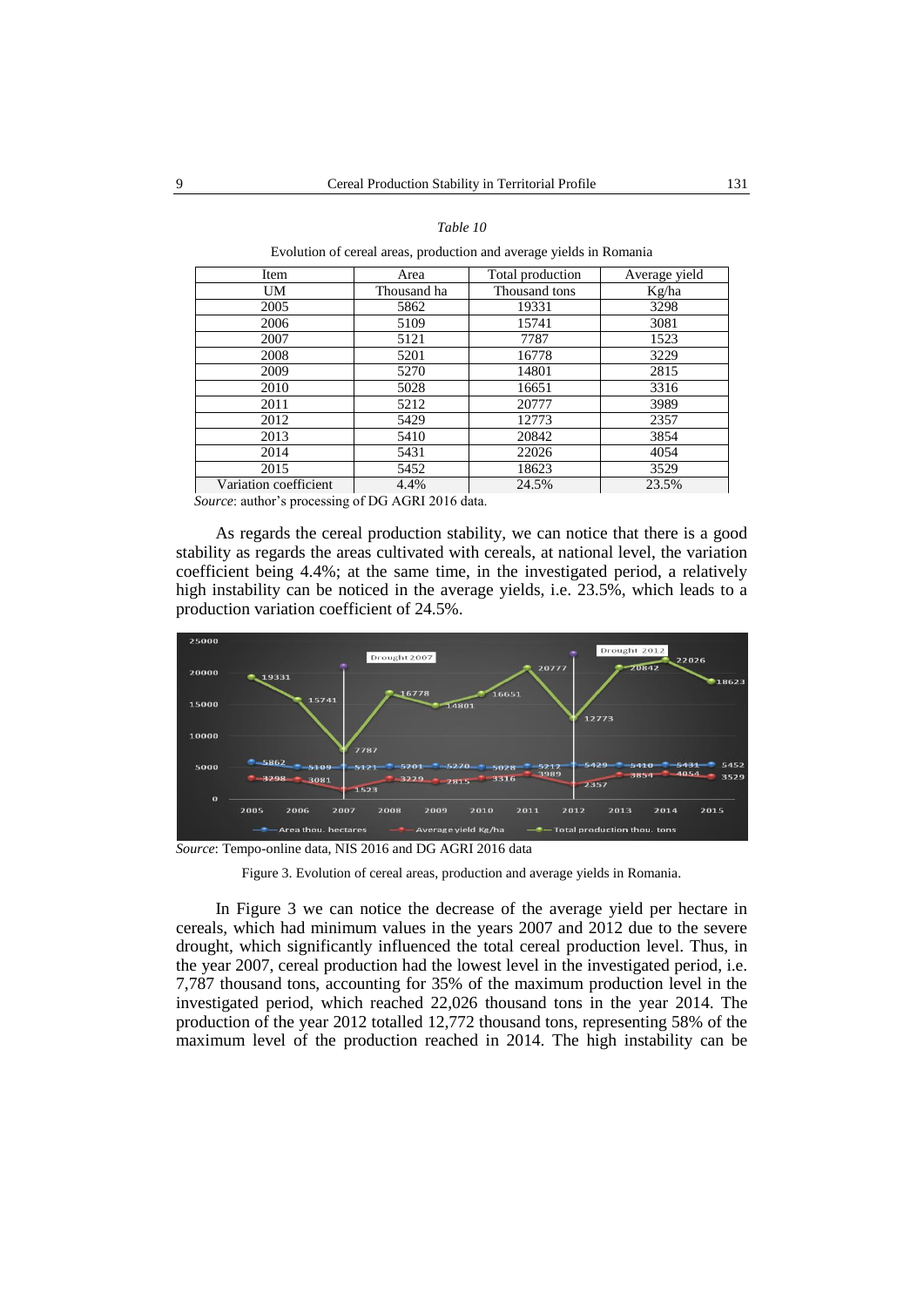better noticed if we graphically represent the chain base growth indices for the total cereal production.



*Source:* author's processing of DG AGRI 2016 data, http://ec.europa.eu/agriculture/markets-and-prices/ short-term-outlook/index\_en.htm

Figure 4. Evolution of cereal production in Romania, using chain base growth indices.

In Figure 4 we can notice important variations of indices from year to year, with values ranging from 0.5 to 2.2.

Analyzing the cereal, wheat and maize productions across regions, in the year 2015, it can be noticed (Table 11) that the region South-Muntenia ranks  $1<sup>st</sup>$  with a total cereal production of 5,035 thousand tons representing 26.1% of the total cereal production at national level, followed by the region South-East, with a production of 4,016 thousand tons, i.e. 20.8% of total production. The two regions together represent about 53% of the wheat production at national level. On the third place is the West Region, with 13.3% of total cereal production.

|  | able |  |  |
|--|------|--|--|
|--|------|--|--|

| Regions           | Cereal production |               |                | Wheat production |               | Maize production |          |               |                |
|-------------------|-------------------|---------------|----------------|------------------|---------------|------------------|----------|---------------|----------------|
|                   | Thousand          | $\frac{0}{0}$ | Classifi-      | Thousand         | $\frac{0}{0}$ | Ranking          | Thousand | $\frac{0}{0}$ | Ranking        |
|                   | tons              |               | cation         | tons             |               |                  | tons     |               |                |
| Romania           | 19286             | 100           |                | 7962             | 100           |                  | 8985     | 100           |                |
| North-West        | 1702              | 8.8           | 6              | 570              | 7.2           | 5                | 873      | 9.7           | 6              |
| Center            | 1142              | 5.9           | 7              | 334              | 4.2           | 7                | 647      | 7.2           | 7              |
| North-East        | 2159              | 11.2          | 5              | 509              | 6.4           | 6                | 1497     | 16.7          | 3              |
| South-East        | 4016              | 20.8          | $\overline{c}$ | 1850             | 23.2          | $\overline{2}$   | 1566     | 17.4          | $\overline{c}$ |
| South-Muntenia    | 5035              | 26.1          |                | 2364             | 29.7          |                  | 2033     | 22.6          |                |
| Bucharest – Ilfov | 147               | 0.8           | 8              | 78               | 1.0           | 8                | 47       | 0.5           | 8              |
| South-West        | 2524              | 13.1          | 4              | 1210             | 15.2          | 3                | 1066     | 11.9          | 5              |
| Oltenia           |                   |               |                |                  |               |                  |          |               |                |
| West              | 2558              | 13.3          | 3              | 1044             | 13.1          | 4                | 1254     | 14.0          | 4              |

Production of cereals, wheat and maize by development regions, in the year 2015

*Source:* Tempo-online data, NIS 2016.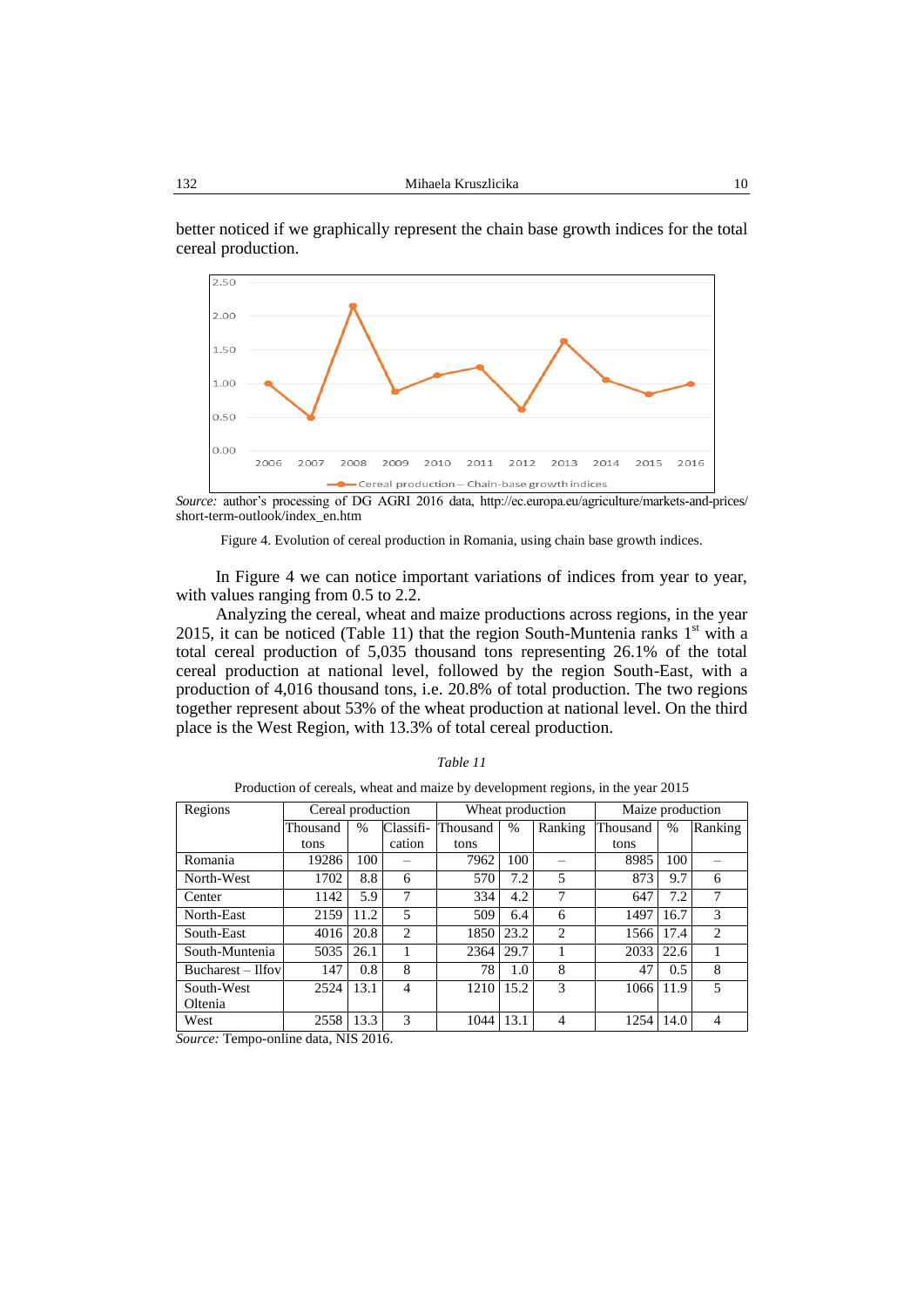At national level, the storage capacity sums up 23,423 thousand tons, out of which 48.3% in silos (11,305 thousand tons) and 51.7% in grain sheds. At regional level, the regions South-East and South-Muntenia sum up 12,519 thousand tons, i.e. 53.45% of total storage capacities. The region South-Muntenia is on the first place as regards the storage capacity in silos, totalling 3.398 thousand tons (Table 12), while in the region South-East 3,399 thousand tons (21.4% of total cereals) can be stored in sheds.

| The storage capacity in the year 2016 |                    |                       |                       |                       |  |  |  |
|---------------------------------------|--------------------|-----------------------|-----------------------|-----------------------|--|--|--|
| No.                                   | Regions            | Storage capacity      | <b>Silos</b>          | <b>Sheds</b>          |  |  |  |
|                                       |                    | $-$ thousand tons $-$ | $-$ thousand tons $-$ | $-$ thousand tons $-$ |  |  |  |
|                                       | Romania            | 23423                 | 11305                 | 12118                 |  |  |  |
| $\overline{c}$                        | North-West         | 1520                  | 610                   | 909                   |  |  |  |
| 3                                     | Center             | 682                   | 349                   | 333                   |  |  |  |
| 4                                     | North-East         | 2144                  | 815                   | 1329                  |  |  |  |
| 5                                     | South –East        | 6524                  | 3125                  | 3399                  |  |  |  |
| 6                                     | South-Muntenia     | 5995                  | 3398                  | 2597                  |  |  |  |
| 7                                     | Bucharest-Ilfov    | 201                   | 119                   | 82                    |  |  |  |
| 8                                     | South-West Oltenia | 2020                  | 993                   | 1027                  |  |  |  |
| 9                                     | West               | 4326                  | 1892                  | 2434                  |  |  |  |

| $\cdot$ able $\cdot$ |  |
|----------------------|--|
|----------------------|--|

*Source:* MARD data, 2016.

Analyzing the storage capacity surplus or deficit in relation to cereal production across regions (Table 13), we can notice that the region with the highest storage capacity deficit is the region Center, with 40% deficit, also with the lowest production nationwide.

| No.            | Regions            | Total cereal<br>production | Ranking        | Total storage<br>capacity | Ranking        | Storage /<br>production |
|----------------|--------------------|----------------------------|----------------|---------------------------|----------------|-------------------------|
|                |                    | $-$ thou tons $-$          |                | $-$ thou tons $-$         |                | $\%$                    |
|                | Romania            | 19286                      |                | 23423                     |                | 21                      |
| 2              | North-West         | 1702                       | 6              | 1520                      | 6              | $-10$                   |
| 3              | Center             | 1142                       |                | 682                       | 7              | $-40$                   |
| $\overline{4}$ | North-East         | 2159                       | 5              | 2144                      | 4              | $-1$                    |
| $\overline{5}$ | South-East         | 4016                       | $\mathfrak{D}$ | 6524                      |                | 62                      |
| 6              | South-Muntenia     | 5035                       |                | 5995                      | $\mathfrak{D}$ | 19                      |
| $\overline{7}$ | Bucharest-Ilfov    | 147                        | 8              | 201                       | 8              | 37                      |
| 8              | South-West Oltenia | 2524                       | 4              | 2020                      | 5              | $-20$                   |
| 9              | West               | 2558                       | 3              | 4326                      | 3              | 69                      |

*Table 13*

| The storage capacity in relation to total cereal production |  |  |  |
|-------------------------------------------------------------|--|--|--|
|                                                             |  |  |  |

*Source:* Tempo-online data, NIS 2016 and MARD, 2016.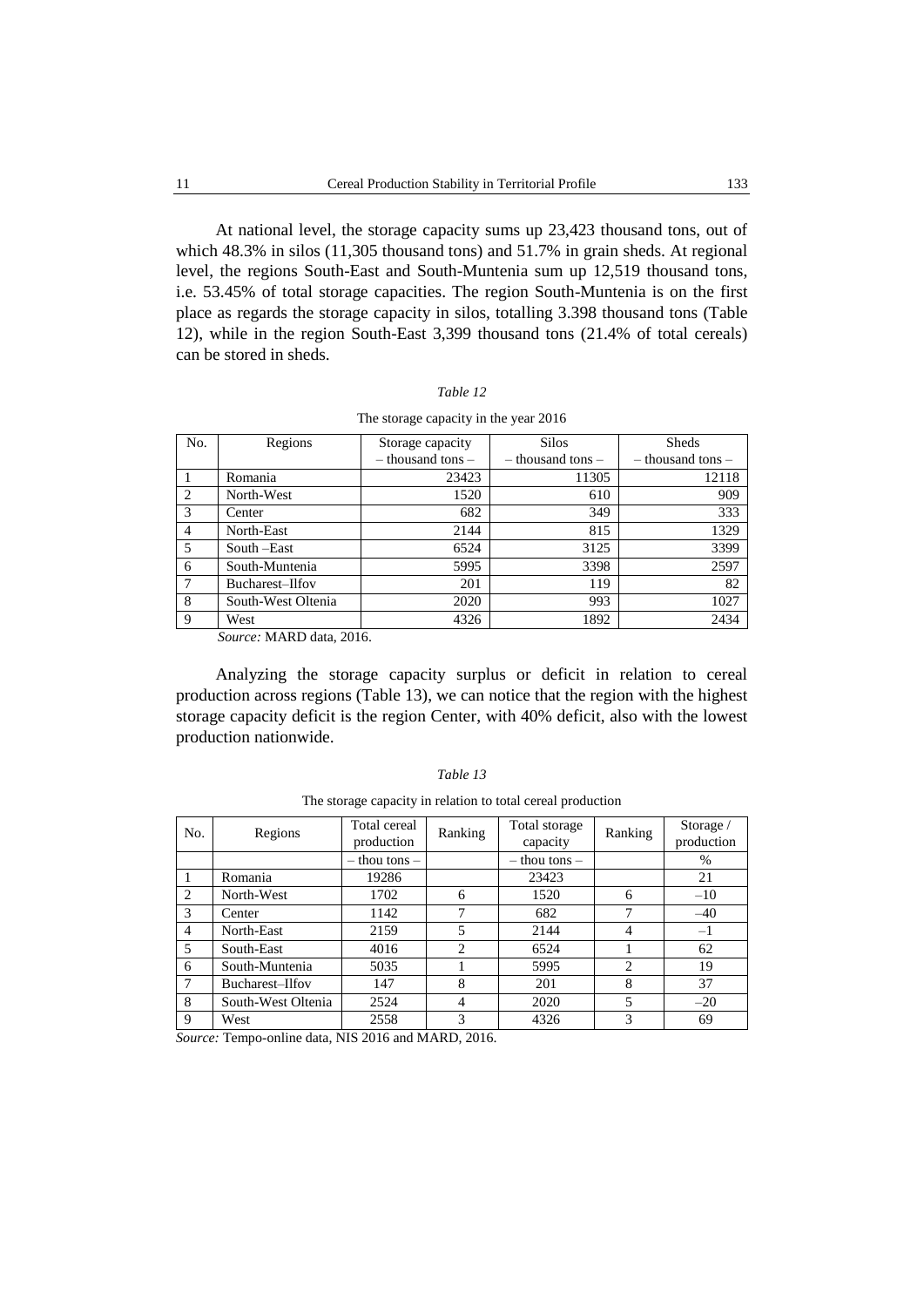The region South-West Oltenia has a deficit of 20%. At the opposite pole, the region West ranks  $1<sup>st</sup>$  with a surplus of 69% due to the investments in storage facilities, while the region South-East comes next with 62%.

## 4.2. THE ANALYSIS OF CEREAL PRODUCTION INSTABILITY IN TERRITORIAL PROFILE BASED ON THE CALCULATION OF THE VARIATION COEFFICIENT

Calculating the variation coefficient of average wheat and maize yields per hectare, at county level, we can notice that the counties with high productions also have the greatest variations. Thus, the counties from the South region have high variation coefficients of wheat average yield per hectare: Tulcea (41.35%), Ialomiţa (37.05%), Călăraşi (36.26%), Olt (30.44%). These values are very high compared to the country's average, which is 23.67%. At the same time, counties like Suceava (9.22%), Caraş-Severin (11.67%), Braşov (16.78%), Timiş (18.51%), Argeş (18.66%) have average wheat yields per hectare under the national average.

Similar results can be noticed in the case of maize yields, where the variation coefficients are even higher. Thus, the counties Buzău  $(52.86\%)$ , Constanta  $(47.96\%)$ , Ialomiţa (44.12%), Dolj (41.46%), Olt (43.82%) have variation coefficients much over the national average (29.76%). The counties Suceava (15.98%), Mureş (16.81%), Bistriţa-Năsăud (17.02%) and Timiş (18.31%) have some of the smallest fluctuations in the average maize yields.

Analyzing the variations of average yields in correlation with the areas cultivated with wheat and maize, we cannot draw the conclusion that these production variations are caused by the variations of the cultivated areas, the Pearson correlation coefficient indicating low values. Thus, in the counties Galati (0.11), Tulcea (0.17), Olt (–0.24) these values are not significant for the confirmation of the hypothesis that such a correlation exists.

From Figure 5 we can notice that at national level the greatest wheat producing counties are also the most exposed to high variations of average yields. Thus, the counties from the entire southern zone of the country, and also the eastern part, are mostly exposed to important yield variations (Iaşi, Vaslui, Galaţi, Vrancea). At the same time, we can notice that regions Center and West (except for the county Alba), as well as the counties Suceava and Botoşani have lower variations than the national average.

As regards the average maize yields (Figure 6), we can notice the same phenomenon. In the southern and eastern zones of the country we can notice significant variations of average yields, much above the national average, while the counties from the western and northern part of the country have the lowest variations of average yields. These significant variations have a negative effect upon agricultural production stability, largely due to the unfavourable weather conditions. That is why it is necessary to identify in detail the causes that are likely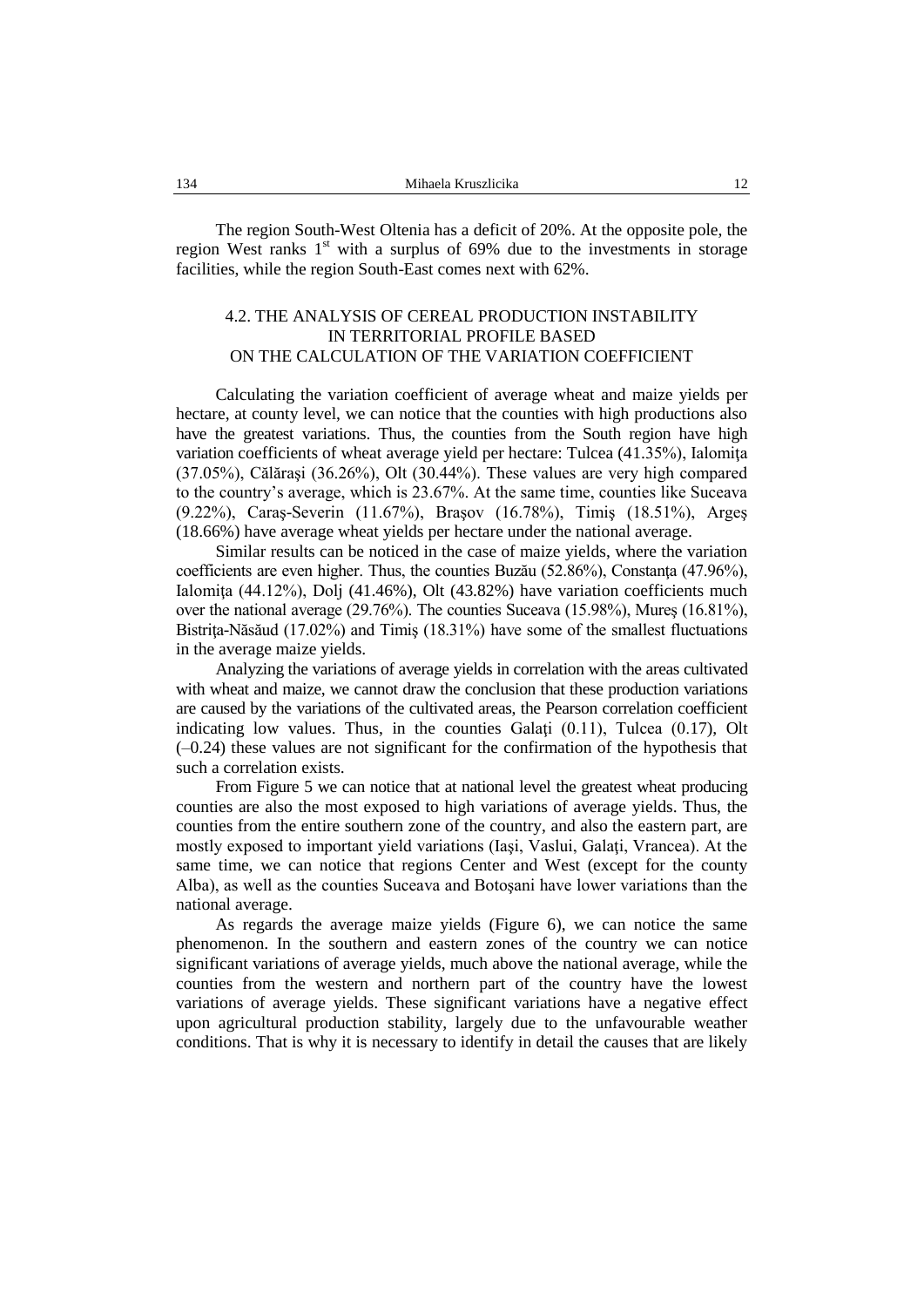

to endanger the stability and sustainability of the agricultural production and to find efficient methods to attenuate the disturbing factors.

*Source:* author's processing of NIS data, 2016

Figure 5. Distribution of the variation coefficient of average wheat yields at national level.



*Source:* author's processing of NIS data

Figure 6. Distribution of the variation coefficient of average grain maize yields at national level.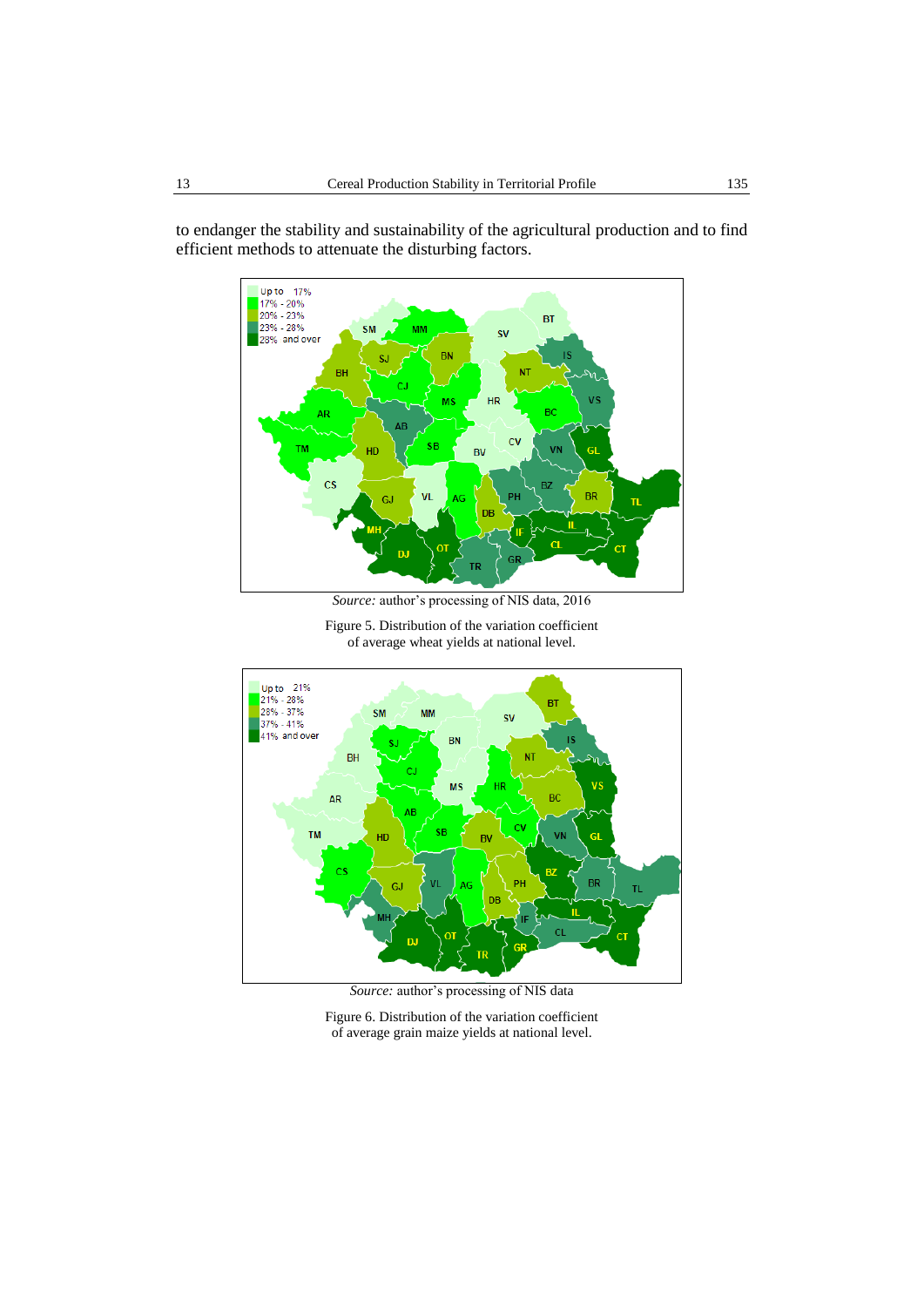### **5. CONCLUSIONS**

Production instability in the wheat and maize crops is much higher in Romania than at EU level. This derives from the high instability of one of the investigated determinant factors, i.e. the average yields per hectare. The main causes of these significant variations that have a negative effect upon the cereal production stability are the great dependence on the weather conditions, and also the inadequate measures for attenuating these effects.

- The highest average cereal yields are found in the regions South-Muntenia (counties: Calarasi, Ialomita and Teleorman), South-East (counties: Constanta, Buzau, Braila), West (counties Timiş and Arad) and South-West Oltenia (counties Dolj and Olt)
- The counties with high cereal production also have high production variability, except for the counties Timiş (20.5%) and Arad (19.7%), which have variation coefficients of production relatively low compared to the country average.
- The counties Buzau (38.2%), Dolj (32.7%), Ialomita (31.4%), Călărași (31.3%), Constanţa (29.6%), Teleorman (26.8%) and Brăila (26.5%) have high variation coefficients of the cereal production.
- As regards the storage of cereals, there is a surplus of storage space nationwide (21%) as compared to the cereal production, the largest storage facilities being found in the zones West (+69%), South-East (+62%) and South-Muntenia (+19%), while the storage deficits are found in the regions Center  $(-40\%)$ , South-West Oltenia  $(-20\%)$  and North-East  $(-10\%)$ .
- After the analysis of the correlation between the average wheat and maize yields and the areas cultivated with these crops, we cannot conclude that these production variations are caused by the variations of the cultivated areas, the Pearson correlation coefficient indicating low values.
- The main determinant in cereal production stability is represented by the dependence on the weather conditions, which can be manifested under severe forms, with a significant effect upon production.

### REFERENCES

- 1. Charles, H., Godfray, J., John R. Beddington, Ian R. Crute, Lawrence Haddad, David Lawrence, James F. Muir, Jules Pretty, Sherman Robinson, Sandy M. Thomas, Camilla Toulmin, 2010, *Food Security: The Challenge of Feeding 9 Billion People*, *Science* 12.02.2010: Vol. 327, Issue 5967, pp. 812–818, DOI:10.1126/science.1185383.
- 2. Fischer R.A., Byerlee D. and Edmeades G.O., 2014. *Crop yields and global food security: will yield increase continue to feed the world?* ACIAR Monograph No. 158. Australian Centre for International Agricultural Research: Canberra. XXII + 634 pp. ACIAR Monograph No. 158 ACIAR Monographs – ISSN 1031–8194 (print), ISSN 1447-090X (online).